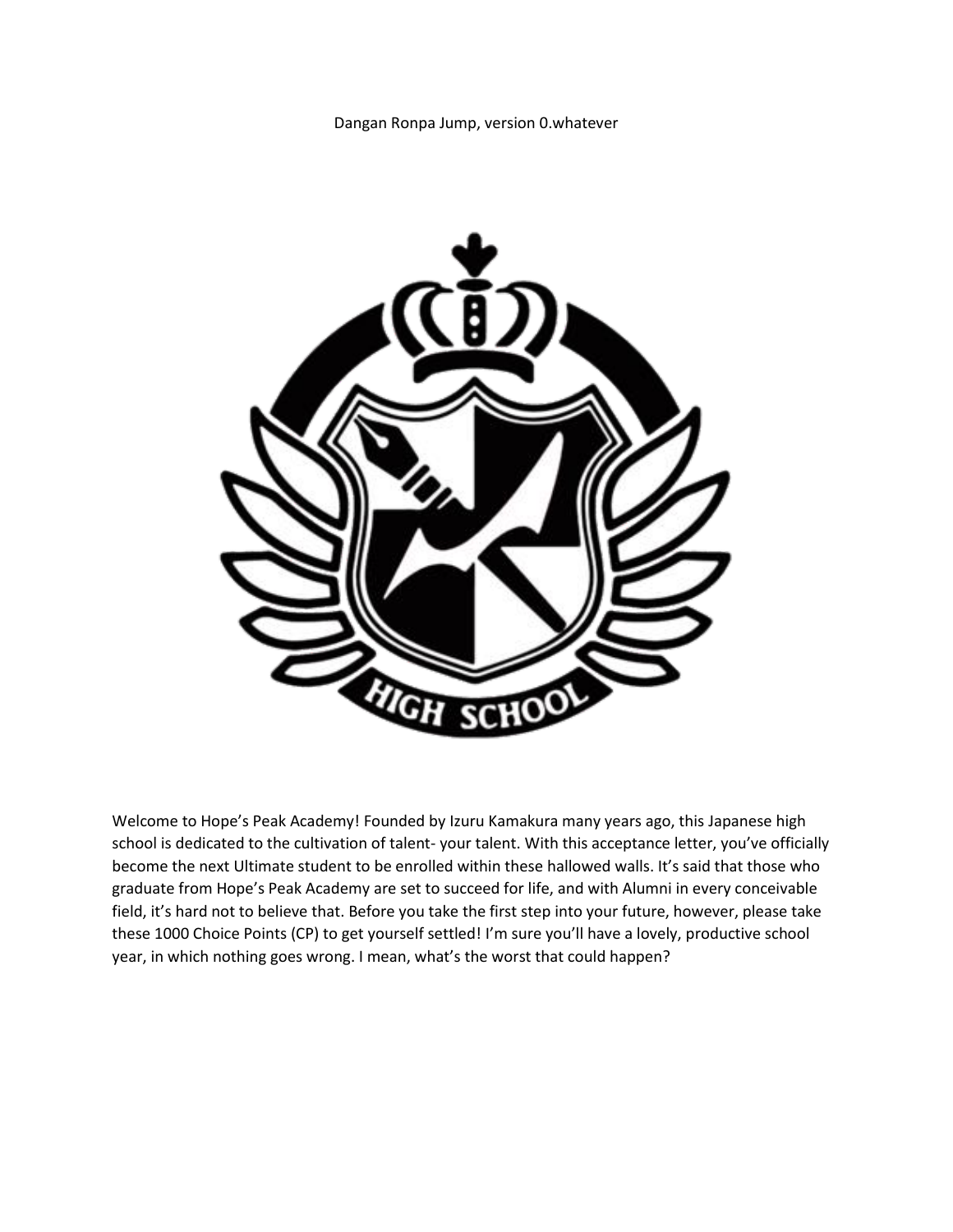## **Talents**

Regardless of talent, your sex is the same as last jump, and your age is 15-17. You can switch sex for free, if you want.

### **Ultimate Lucky Student (drop-in):**

Well, well, well! Looks like you're quite the lucky duck, hm? Some people would argue that luck isn't a talent, but Hope's Peak disagrees. Every year, a raffle is held for a random student like you to become a part of the main course, and you won! Unburdened by silly things like 'memories' or 'family,' you'll find yourself at the front gate of Hope's Peak Academy clutching your acceptance letter, ready for a fresh start.

### **Ultimate Coroner:**

Oh, dear. What an unusual talent! It seems that you've spent several years being raised under a relative that worked with the police force, and they often brought you along for their cases. You picked up a knack for the work, and assisted your relative (unofficially, of course) on several tricky deaths. One of our intrepid talent scouts picked up on your trail, and one day an acceptance letter found its way into your mailbox. Though, really, what are the odds you'll have to use your talent this year?

#### **Ultimate Pop Star:**

#### Lights! Camera! ACTION!

Well, that's what I'd say if you did anything that had to do with film. Instead, you're a pop star! Musical talents are common, but yours is a cut above. Your band's debut song made a large dent in the charts, and you've been living the high life ever since. Popularity, critical acclaim, cash, it's all been yours ever since you burst onto the musical scene! Success was already yours, but by deciding to attend Hope's Peak, you've put your career on hold to truly guarantee a blessed life. Spread that cheer to your new classmates!

#### **Ultimate… Reserve Course Student?:**

There seems to have been a terrible mistake. We're very sorry, but your acceptance was not, in fact, to the main course. You're a Reserve Course student. Your parents paid for you to attend Hope's Peak Academy, using the school's good name to excuse the ridiculously expensive fees the Reserve Course requires. Despite this, you'll receive a worse education, worse conditions, and be a part of a generally depressing atmosphere while you watch Main Course students go about their happy, successful lives. How does it feel to be a talentless loser? It almost makes you want to do something… Desperate.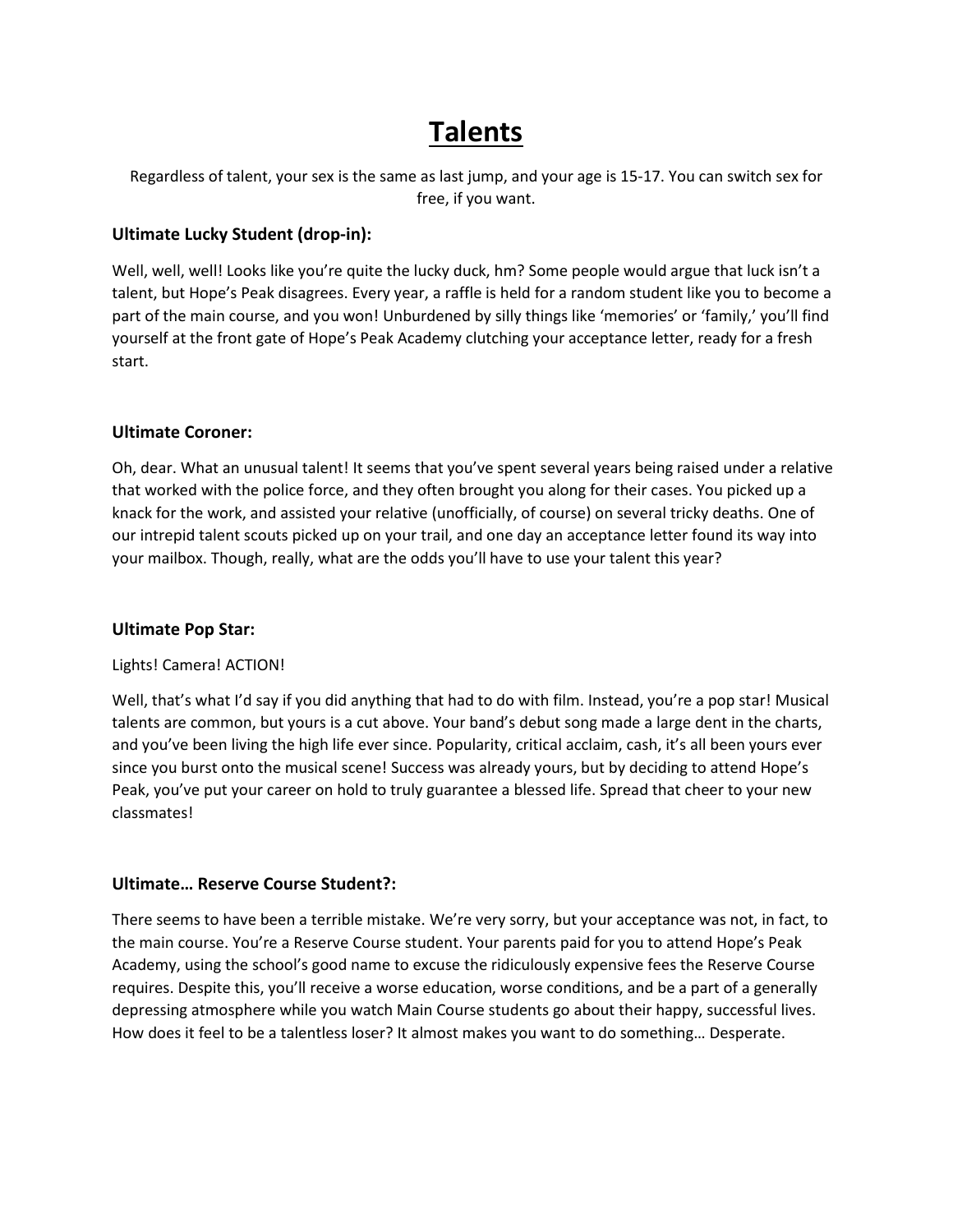No matter what path you took to get here, you stand at the front gate to the Hope's Peak Main Course Building. Whether you're one of the talented students about to enter and start your school year, or talentless trash that'll turn around and head back to your own building, you suddenly begin to feel faint. The world spins around you, and for a single moment, everything goes black.

Then you wake up, and the game begins.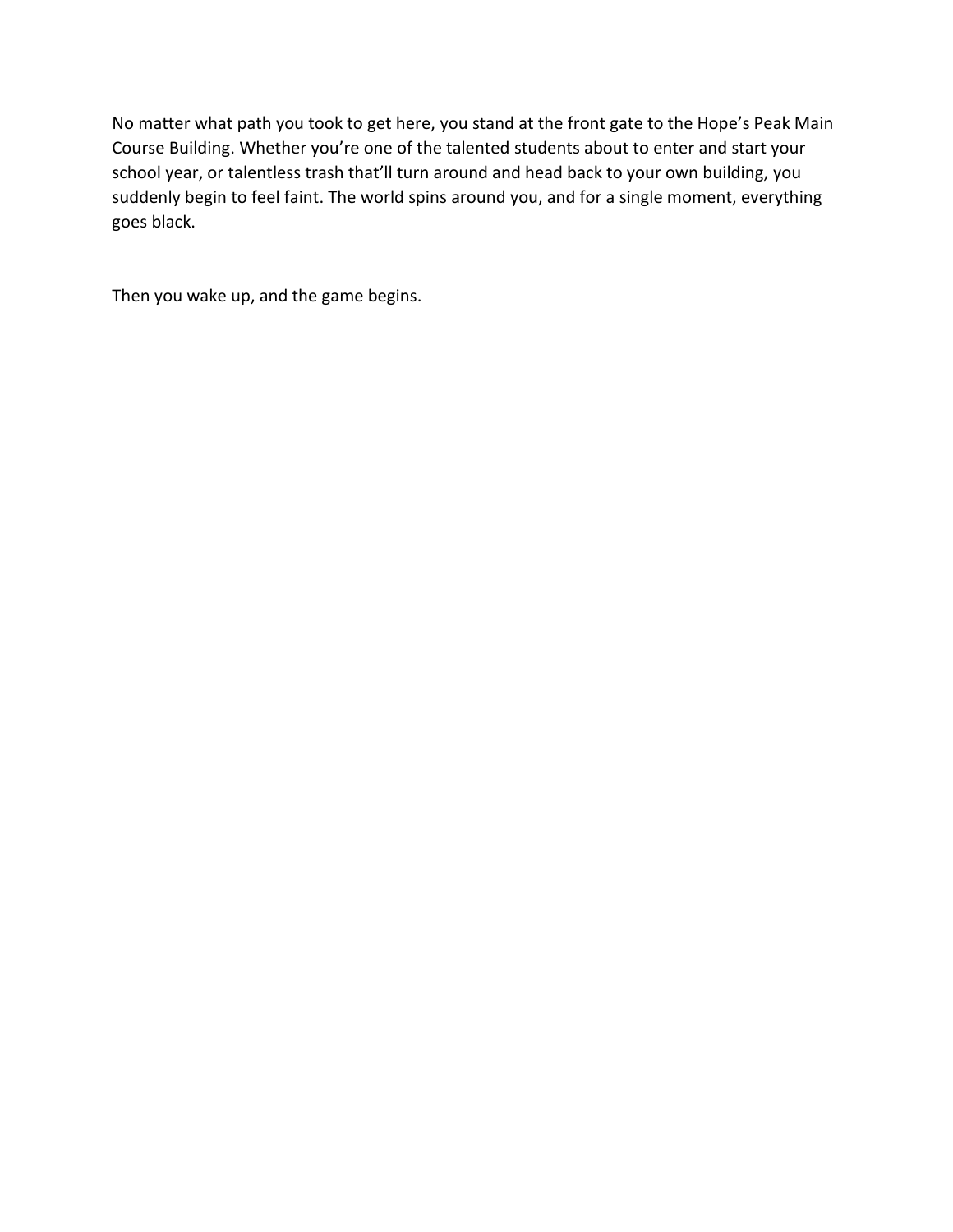## **Perks**

100CP perks are free and mandatory for their Talent, and all other perks in that tree are discounted. You're special, after all! Unless you aren't.

**Truth Bullets (0):** Everybody gets this perk. While engaging in a Class Trial, certain parts of your classmates' arguments will be "highlighted" for you. If you shoot a Truth Bullet, AKA a piece of evidence, at that highlighted segment, you'll either break through their argument or back them up, depending on your intention.

## Ultimate Lucky Student

**Ultimate Luck (100):** You're the Ultimate Lucky Student for a reason! However, luck in this universe works a little differently than you may be used to. For some, luck works only in slight ways, acting more as invisible plot armor than anything else. For others, it's a bombastic, noticeable effect, that swings from one extreme to the other. Your luck is of the black-cat variety. Rather than being directly to your benefit, bad things happen to other people around you instead. Maybe you only got accepted because the other raffles were accidently thrown away? At least you can expect not to be murdered while others around you still breathe. This is only toggle-able after you complete the Jump.

**Sore Wa Chigau Yo! (200):** Your Truth Bullets are extra effective. As soon as you see a contradiction within someone's statement, or they state an idea that you can expand upon, you can immediately jump in with a shout. All of your statements that are made this way are guaranteed to be easily-expandable upon and relevant to the mystery at hand, but it comes at the cost of requiring someone to provide an idea in the first place.

**Ultimate Hope? (400):** Makoto Naegi you are not, but you share his passion in the face of madness and his ability to unite those around him. Even when those around you falter and fall to despair, you can bring them back to relative sanity. If the world ended in front of your eyes, you'd be able to staunchly say that you'll rebuild it, and more importantly, others will believe you.

**Russian Roulette World Champion (600):** Alright, fine. You wanted bullshit luck? You get bullshit luck, with this perk. Remember, though, that such fortune always comes at a cost. If your luck is being further boosted by perks from other jumps? The cost will be even greater. On the bright side, you'll probably come out relatively unharmed and stylish, even if everyone else dies horrible deaths.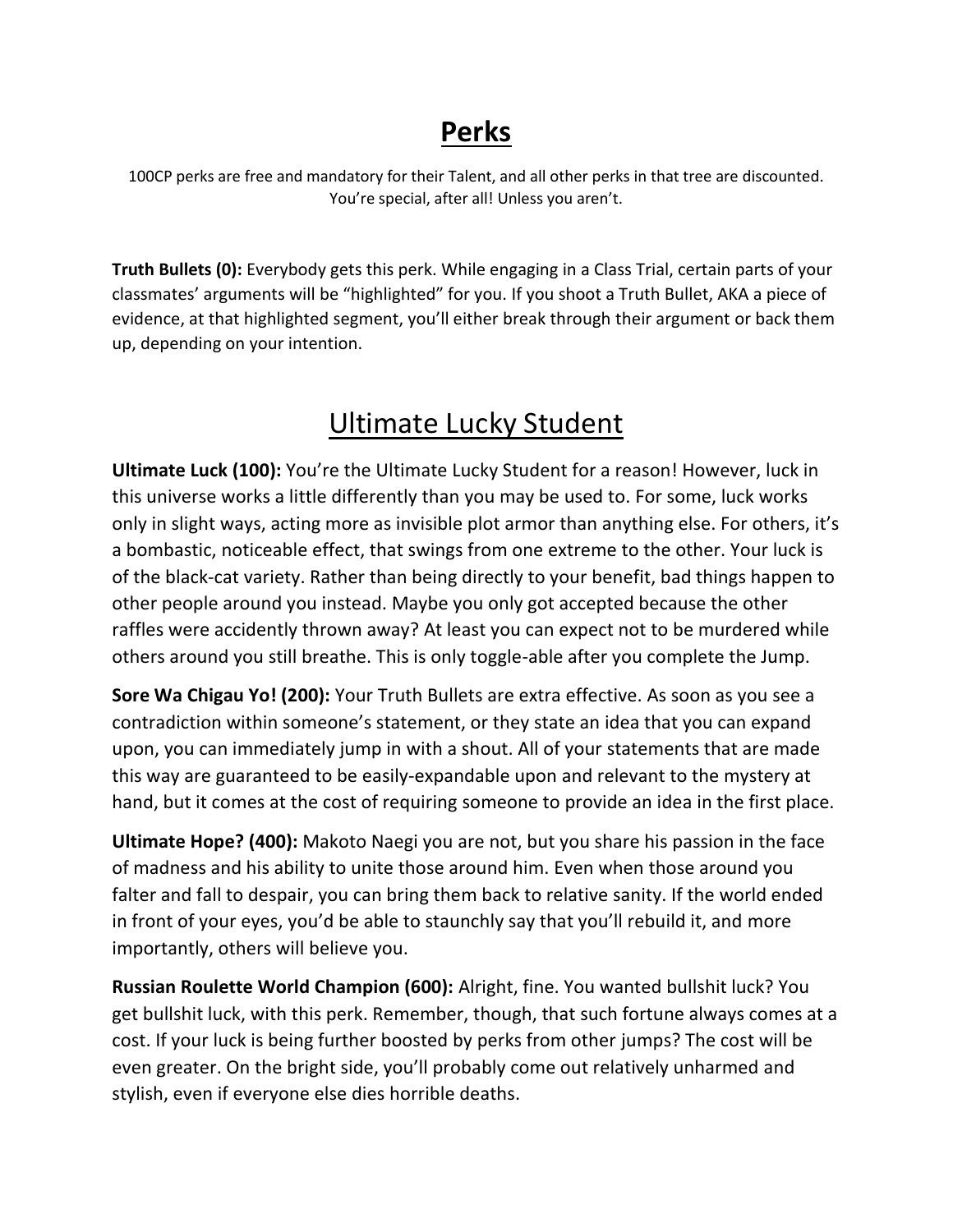# Ultimate Coroner

**Gag Reflex (100):** You wouldn't be much of a coroner without this perk. Blood, gore, even the most horrific arrangements of human pulp won't trigger your gag reflex. To sweeten the pot, you can extend this effect to others, so that your work won't be interrupted by someone hurling all over your important cadaver. Additionally, though this prevents you from losing your lunch, it won't dull your empathy for the victim in question. Death leaves behind no beautiful corpses.

**Actual Coroner Ability (200):** As expected of the Ultimate Coroner, you have an inherent skill for this line of work. Corpses can do little to hide their secrets from you. You're skilled in differentiating cause of death from irrelevant wounds, measuring the depth and severity of cuts, being able to determine the time of death, and more. While your tools may be limited and your circumstances daunting, you'll always be able to discover at least something about the body and how it came to be. If you continue your chain, your skill and knowledge will be updated accordingly if the setting is home to different sentient species.

**Bullshit Detector (400):** You're no ordinary coroner. In suspicious circumstances, suspicious evidence can often be found with the death of another. In the back of your mind, you can always sense when this evidence has something wrong with it. Whether it's been forged, or there's more to it that hasn't been explored yet, you'll always find the truth about it. However, what you do with that truth is up to you. Conveniently, it also works as a proto-lie detector, though it isn't foolproof and certainly isn't enough to accuse someone.

**Sit the Fuck Down (600):** You're not done yet. While condemning someone of a crime, all you need to do is fix them with a stare, and they won't be able to move until you've finished. You can list piece after piece of evidence, recount witness testimony, and sum up the entirety of the case against another before they can even get the chance to refute your statements. The initiative is a powerful thing, and once accused, it can be difficult for others to believe in your target. Use this wisely.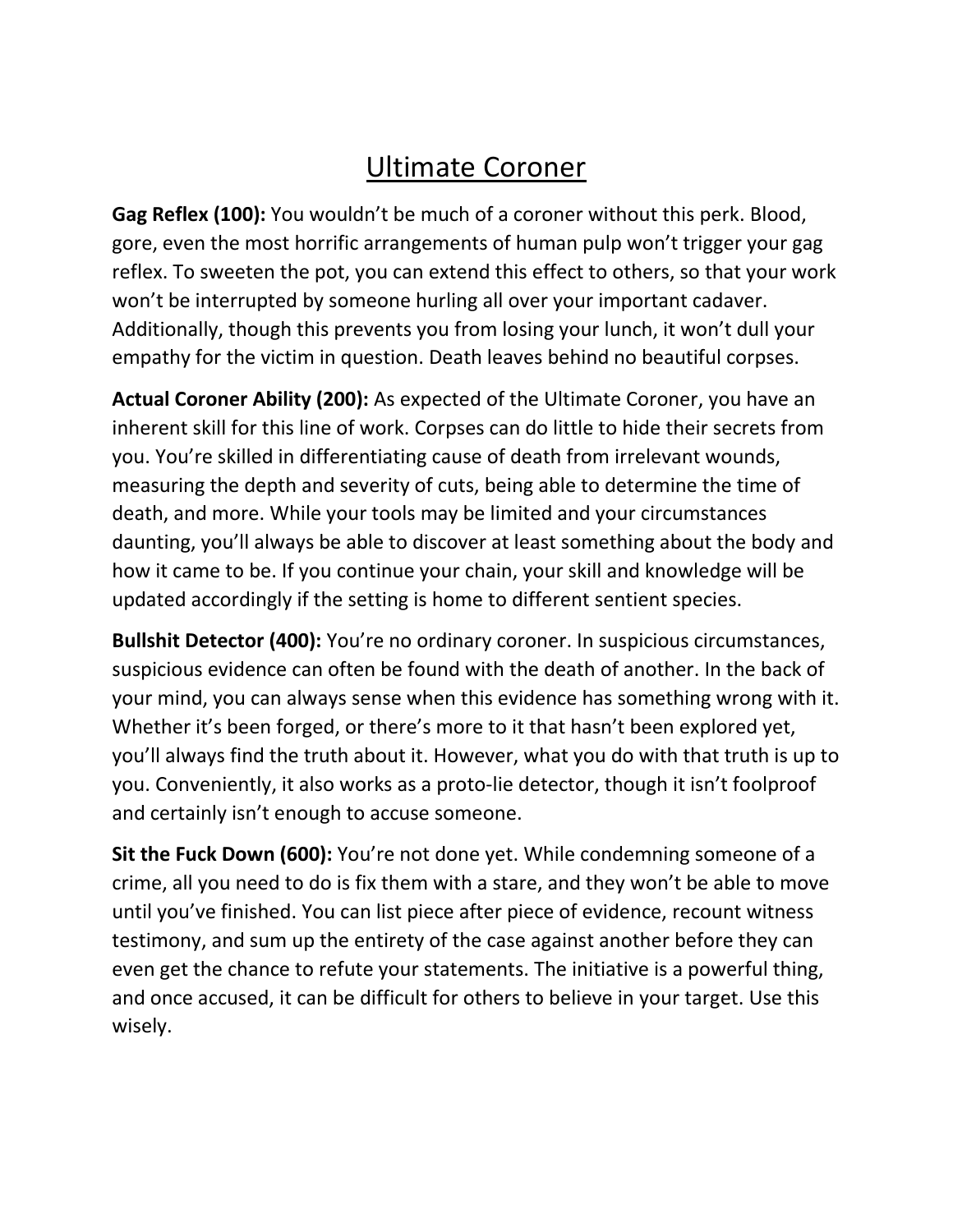# Ultimate Pop Star

**Genki! (100):** You're excitable! You're energetic! You could jump around, or Jump around, for days on end! Even if, totally hypothetically, you were trapped in a horrific killing game that had no end in sight and continually turned up victims that were killed by your friends and allies, you'd be fine! Looking on the bright side of life is very important when it feels like nothing will ever get better, and your energy is almost infectious. Other people around you won't be smiling and doing a jig, but you have a way of settling peoples' fears and helping them lower their barriers.

**Little Miss Fanservice (200):** Well, someone had to be the attractive one. It's only fitting that it turned out to be you, after all! Yet this isn't just a beauty perk. As long as you're strutting your stuff and showing off whatever it is that makes you such a hottie, you'll find that you're no longer a target for murder plots or attacks. This only works to a reasonable degree, of course, but when it comes to premeditated, carefully planned murder, you have a much greater chance of survival. Consider this the "big brown anime titties that never die" perk.

**Springboard Brain (400):** Sherlock needs a Watson, and you fit perfectly into that role. Perhaps you're not the smartest in the class, but others can always find themselves bolstered around you. You unwittingly say things that inspire your classmates to the truth of a matter, or perhaps you simply support them in a way that they find themselves entering the zone. This also applies to non-intellectual matters, fighters will find themselves fighting harder beside you and your friends will always discover the limits of their talents are a little further than they thought.

**Resolve (600):** Nice isn't always Good, and Good isn't always Nice. You're tired of people thinking that just because you're kind, you're a pushover. No, deep down, there's a well of resolve within you that you can draw from at any moment. The kind of resolve that could drive someone to kill for a loved one, or even condemn an entire class to death. This well within your soul will never die, and you'll find your willpower permanently reinforced as you continue on.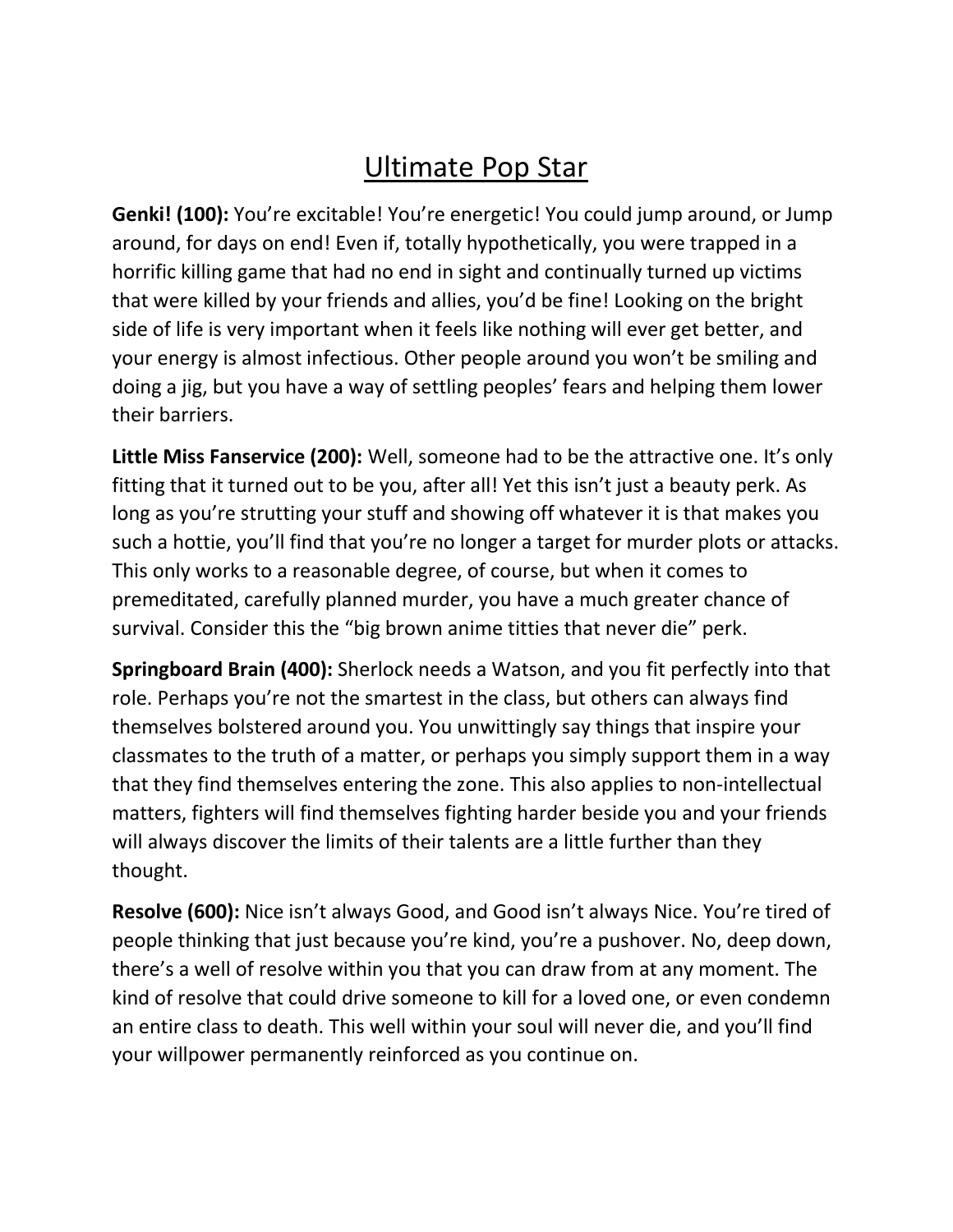# Reserve Course Student

**Nobody Special (100):** Oh, you're nobody, really. Just an inter-dimensional, superpowered, world-crossing Jumper with infinite potential. As long as you can hold onto yourself and remember who you are, no one will ever be able to control you! Even when afflicted with amnesia, focusing on your current self is all it takes to stop someone else from bending you to their will. You're nobody but you, at the end of the day. Do note, however, that you can't inspire other people with this ability. Anyone else that's been broken will need to find their own reason to keep living. They're not exactly a Jumper, after all.

**FFFFUUUUUTUUUURE (200):** Pick an idea that is neither Hope nor Despair. Victory, Technology, it can be anything. If you strive towards this idea, no matter the consequences or what anyone says, you'll find your steps to be resolute and significant. Others may fall in line with you, but all that truly matters is that you work towards what you believe in. If you do, you cannot possibly fail. Falter, however, and you may fall to despair.

**The Only Functional Person Here (400):** Jesus, are you the only sane person in this school? As it turns out, fantastic talent that puts you on a pedestal is not a recipe for mental stability, and it certainly shows. However, with this perk, you'll be able to reign in the crazies in your group. The more diverse and "out-there" the personalities in your entourage are, the better you'll be able to set them to work in a constructive way. Want to work with a literal serial killer without having to worry about being stabbed in the back? Now you can!

**Fine, You Get a Super Saiyan Form (600):** Placeholder because I can't figure out what the fuck to put here besides some despair bullshit.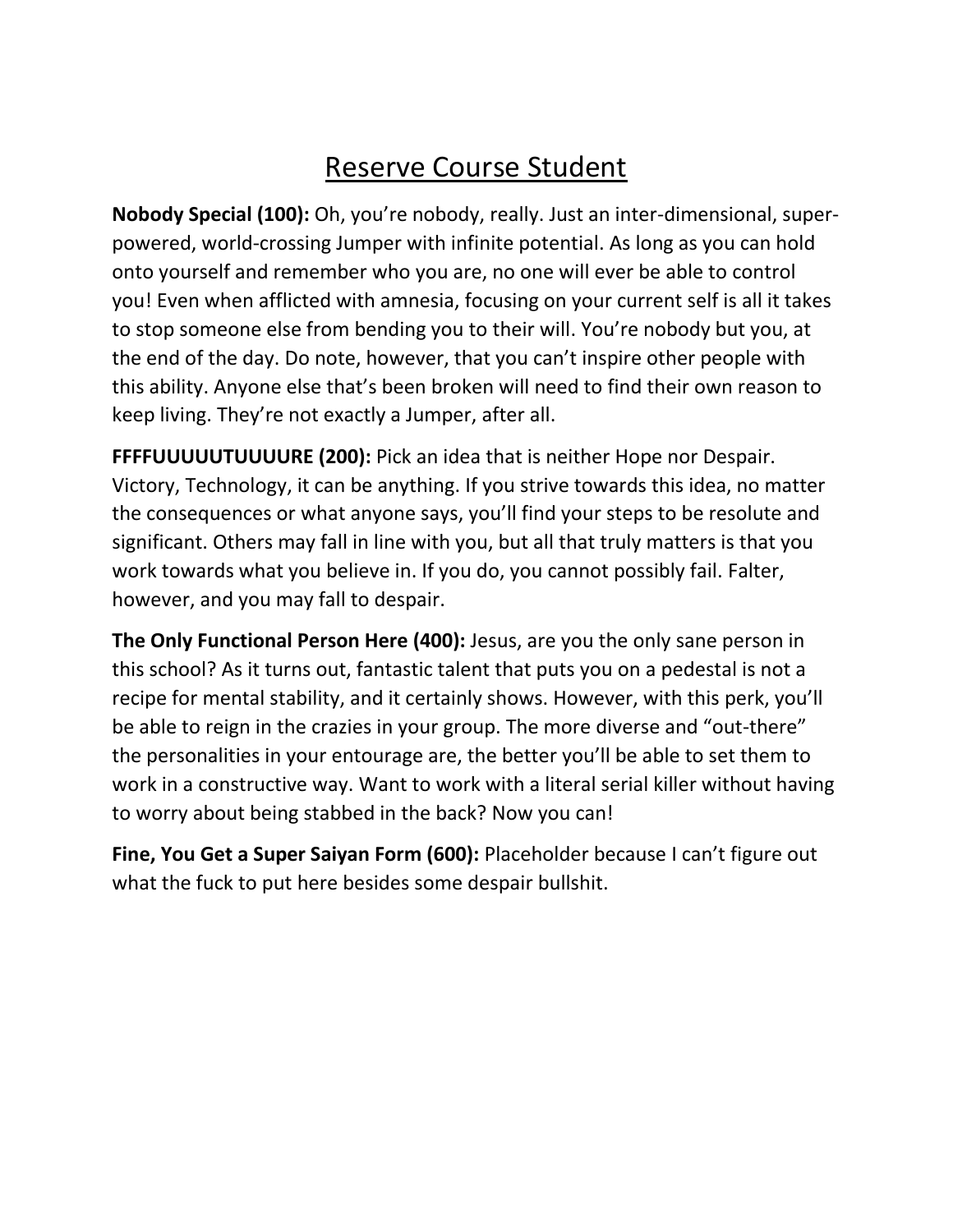#### *"Upupupupu…!"*

A strange chortle echoes in your mind as you groggily wake yourself. From what you can tell, you're sitting at an average desk, in what appears to be a totally average school room. A small black tablet is on the desk in front of you. The projector shudders to life, and the image of a black and white bear sitting on a table appears on the screen. It waddles to its feet, and sassily places a hand on its hip.

*"Finally up, eh kiddo? Well, sleepyhead, you're way behind all your classmates, so lemme give you the 4- 1-1. I'm your headmaster, Monokuma!"*

The bear pauses, as if expecting a reaction. Given the fact that this is obviously a video, it can only huff and continue its spiel.

*"I'll your fluffy and loveable teacher for this school year! You might be anxious getting into it, but… I don't care! Gyahahahaha!"*

It enthusiastically clutches its stomach as it rocks with false laughter.

*"I got one job and one job only: to make sure you don't actually leave this area. No friends, no family, and ESPECIALLY no conjugal visits for naughty brats like you!"*

*"Buuut… If you really, REALLY wanna be free again, there's a way out."*

It raises a conspiratorial paw, as if this was a secret between the pair of you.

*"Just take out one of your fellow students! And I don't mean on a date, bucko. If you can do that, and manage to not be voted as the killer in the following trial, you'll be off scot-free! I won't even tell the cops about your little incident, upupupu."*

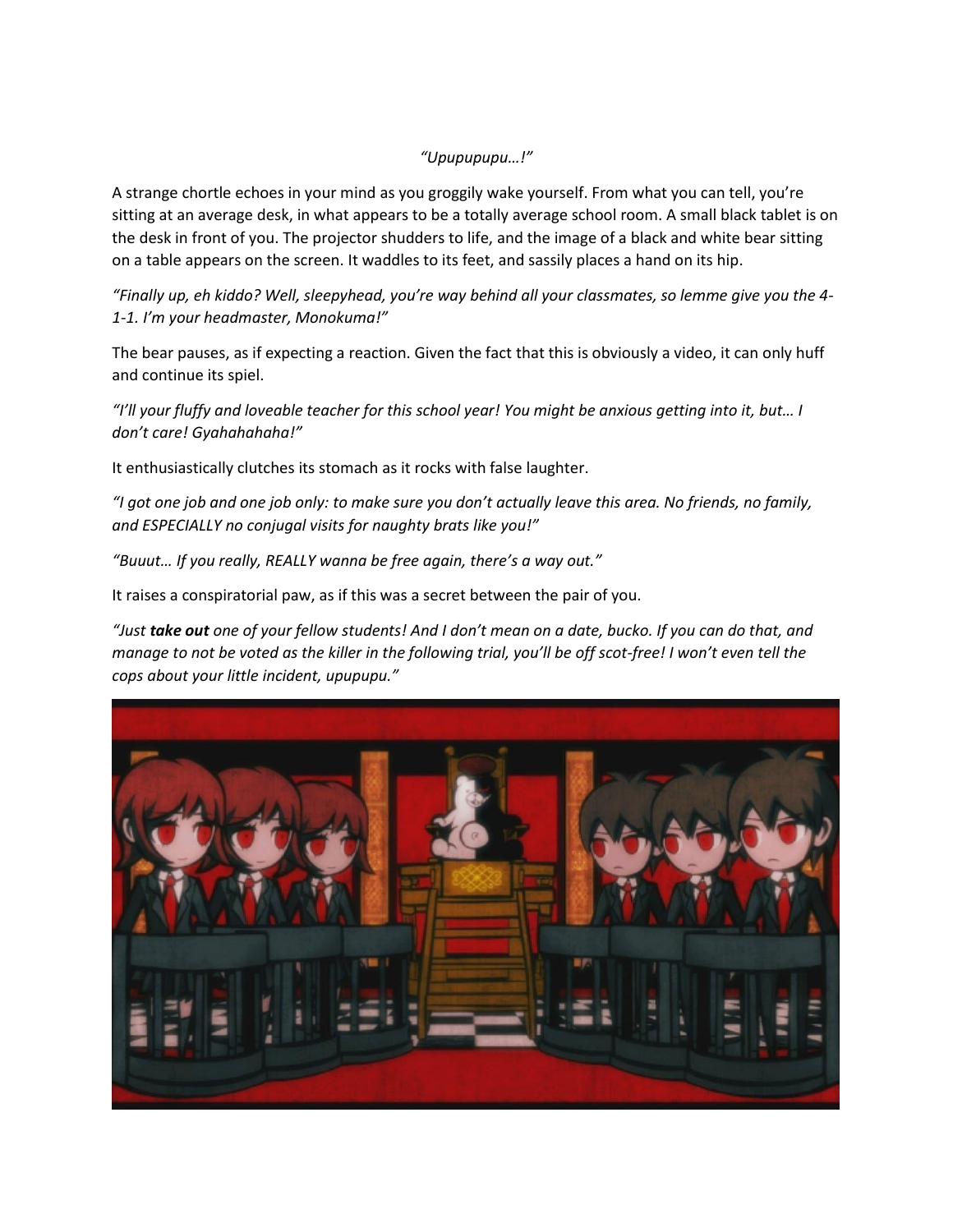The screen shows an "example" of this. Afterwards, the door to the classroom cracks open, and the bizarre bear hops off the table on the screen.

*"Oh, yeah, check out that digital handbook of yours for the rules. Avoiding punishment is a good thing, right?"*

*"Upupupupu…!"*

The video begins to loop, which can only be taken as a sign to leave. On the other side of that door are your classmates and your new "education." Will you try your best to escape on your own, or will you succumb to despair…?

### **Items**

jesus christ what do i put here besides donuts and sex toys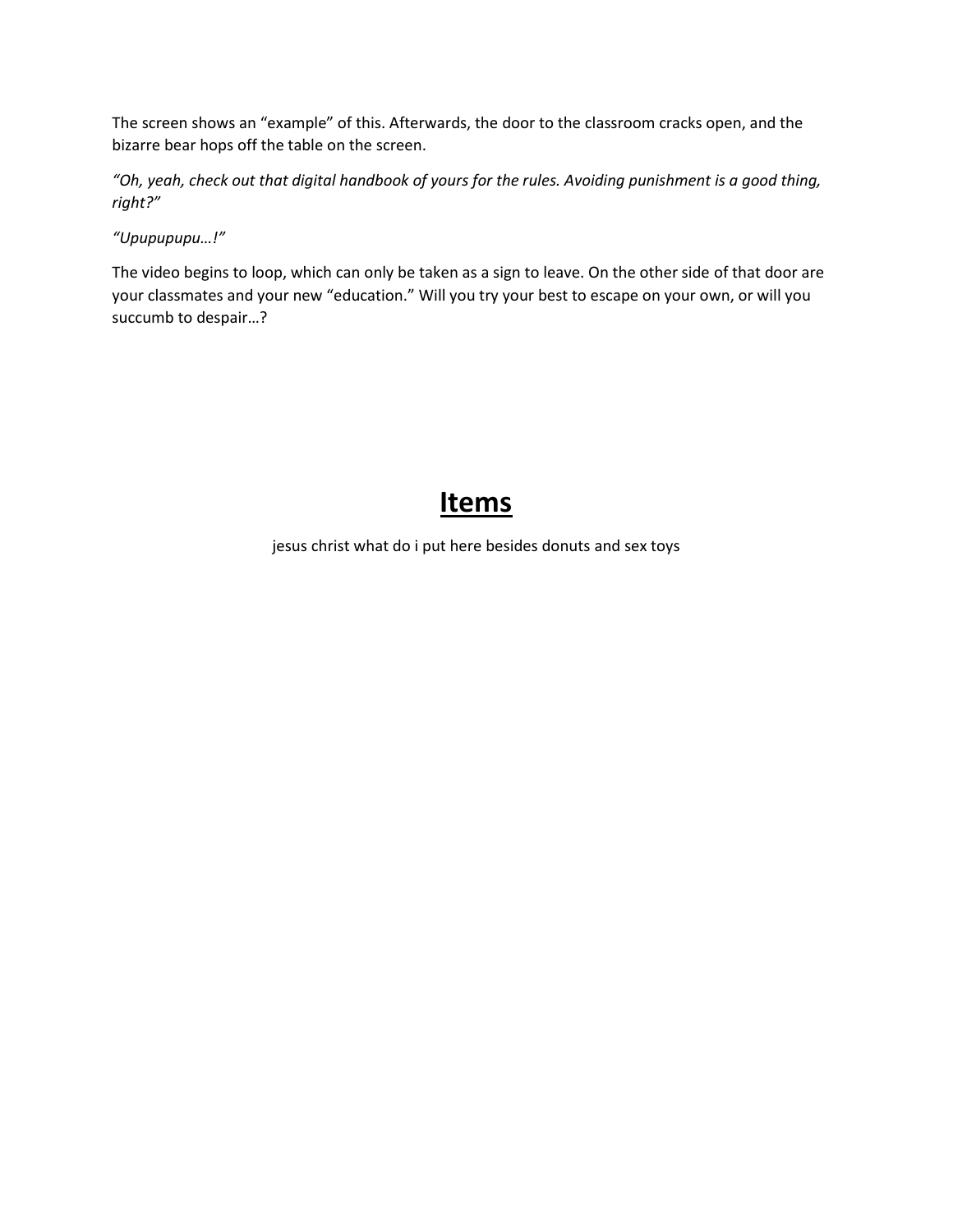## **Drawbacks**

You can take up to +700CP of drawbacks. You can take more, but you won't get more CP.

**The mysterious 17th student, Jumper… (0):** The killing game you've become entangled in is, in fact, the one that took place during Danganronpa 1! You can replace Makoto or just become an extra class member, but either way, I hope you're ready to get intimately familiar with Hope's Peak Academy.

**Super Dangan Jumpa 2 (0):** Ready for some sun and surf, huh? Welcome to SDR2! Unlike the first jump, you won't get the option of replacing the protagonist Hajime Hinata. However, I hope you realize that introducing a foreign element to this killing game could significantly skew the results.

**Gimmick Character (+50):** It's not awful, but people here seem to be very closely linked to their talent. Something similar happens to you with this drawback.

**Hope Fanboy (+50):** Oh boy. While this won't stop you very much in your day-to-day life, you'll find yourself rubbing against the nerves of others with your constant hopegasms. Plus, Monokuma will probably put you on his bitch-list. For everyone's sake, try to not take this with Despair.

**ON THE MEAT BONE (+100):** As it turns out, condemning one of your classmates to death by presenting the final piece of evidence can be pretty hard. With this drawback, however, it almost becomes an impossibility. You stumble over your words, fumble with evidence, and generally act incompetent in the worst possible moment.

**Obligatory Dumbass (+100):** Every game needs one, and it's you. You'll barely have a brain-tomouth filter, and the things that come out of your mouth are liable to make those around you remind you that someone fucking died, Jumper, now is NOT the time to talk about 9/11.

**No Powers (+200):** Right there on the tin. You're talented, not a god. Seals your memories of how to use those powers, and the jumps where you got them. Additionally, you'll be brought down to normal-teenager levels in mundane stats. Basically, you're a normal teenager, outside of your talent.

**Despair (+300):** Ah… Isn't it wonderful? The deep, abiding sensation of despair, crawling up and down your arms like goosebumps? It makes you want to spread it to everyone else in your class…

**You Can't Save Them (+300):** Your classmates will die in this jump. You can't stop that. There will be class trials, and if you find the killer, they will be executed. Even if you have all your superpowers, all your abilities, there's no stopping this. You can only do is stick around for the ride.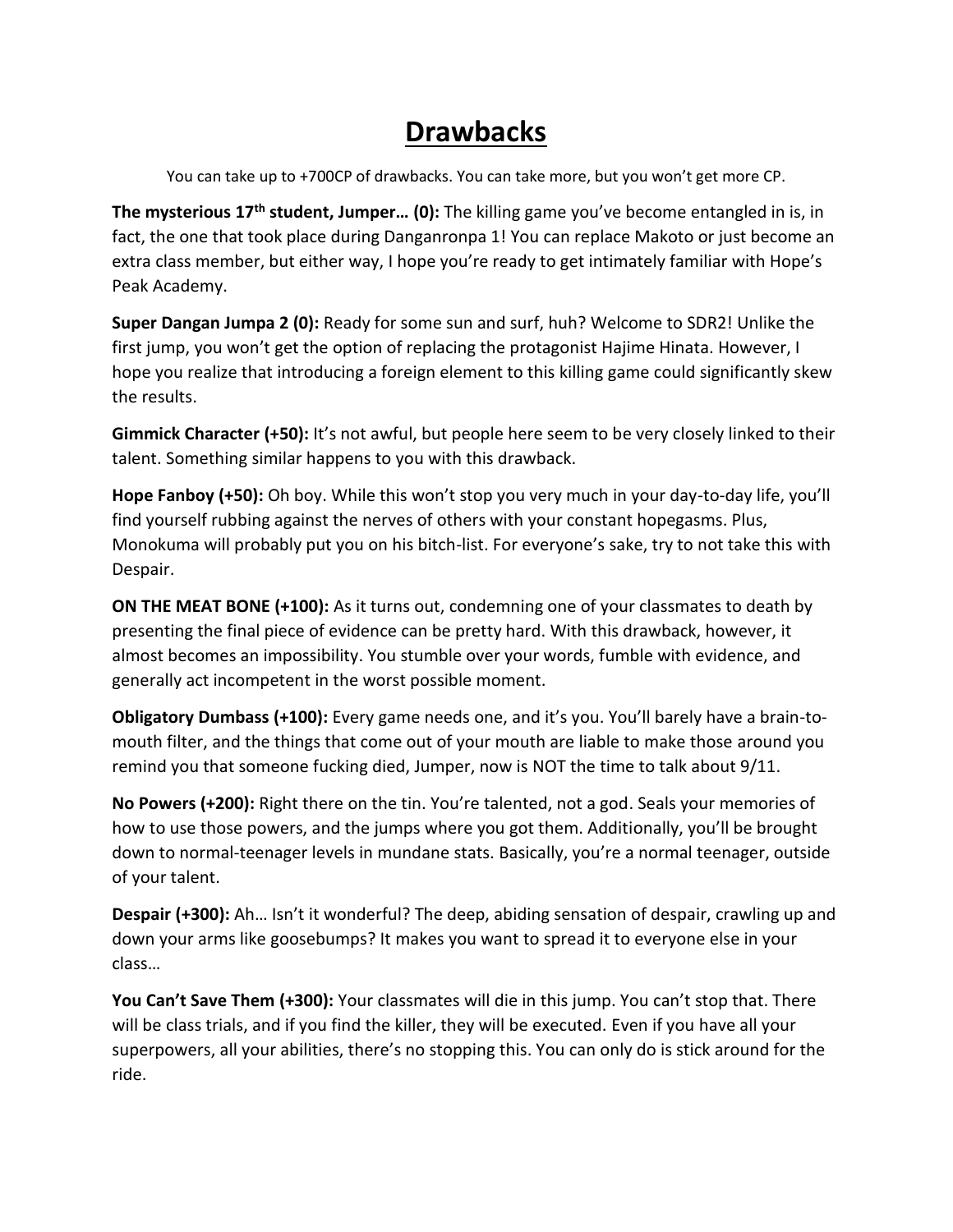### *Hope for A Better World*

Did you come to like this world? Well, I can't blame you. Your Jump will end here, with all of the powers and companions you've gained over the years. Time will resume back on Earth, your friends and family finding a way to be happy without you.

### *Despair That Claws at Your Heart*

It seems this world broke your spirit. It's understandable, of course. You'll return to Earth, with everything your Jump has blessed you with so far.

### *The Future Waits for None*

Of course. You'll continue to march to the beat of your own drum, and thus your Jump continues.